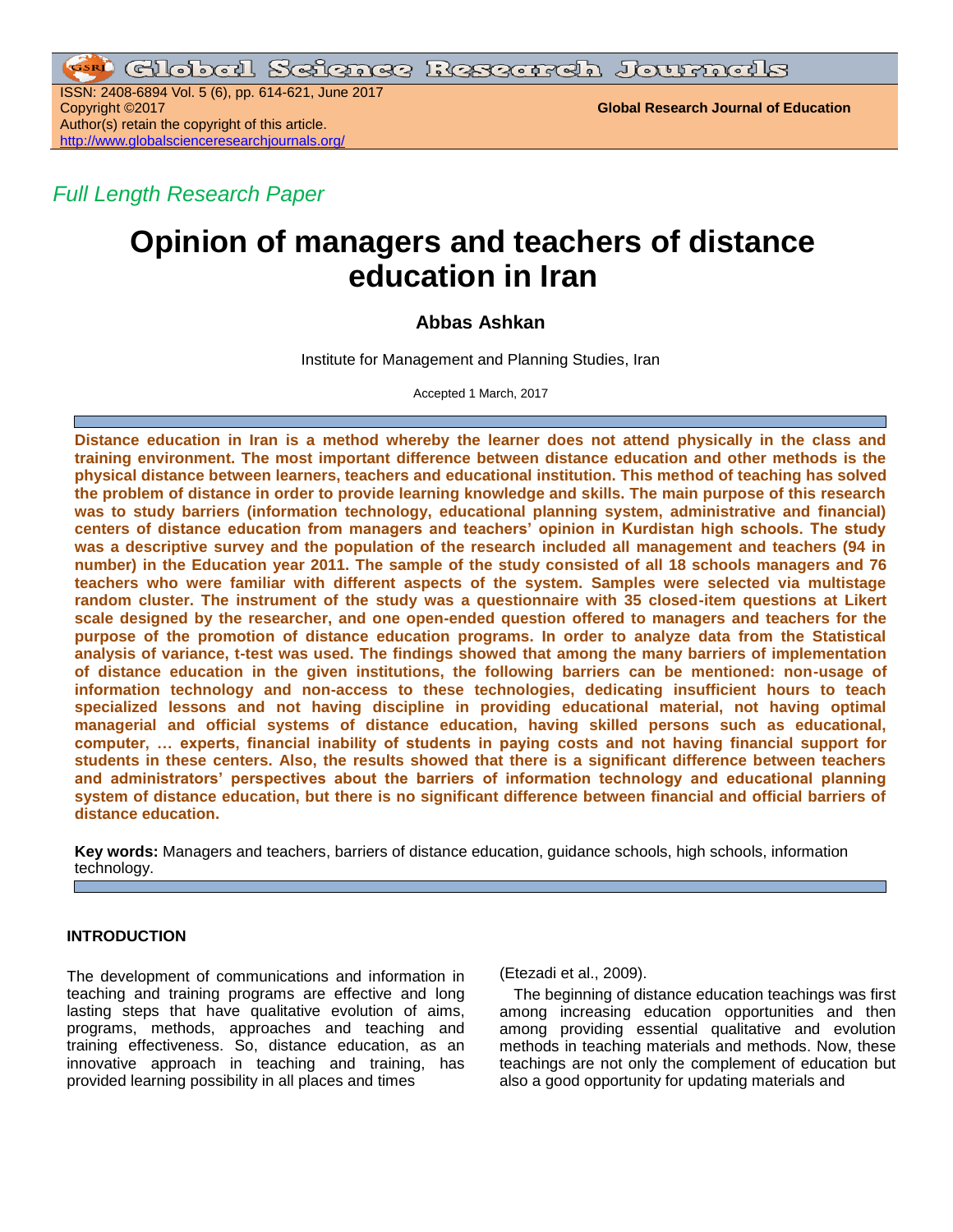making learning and teaching methods more flexible (Alhosseini, 2005).

Distance education institutions are said to achieve license for providing distance education. These institutions were established officially, unofficially and out of the country borders based on the 700th act of teaching and training meeting dated 20th of December, 2003, institution statute and teaching and training conditions for the students of guidance schools, high schools and preuniversities who do not have the chance to be educated in daily guidance schools and high schools, have the appropriate age for education, but due to some reasons such as unavailability of guidance schools and high schools in their area, physical and movement disability, being the head of household, living abroad, prisoners, and some other reasons which have been confirmed by education and training commissions cannot go to daily schools (Hosseini, 2006).

In Iran, cultural revolutionary meetings established the constitution of the distance education institutions with the suggestion of teaching and training in 1996. This institution was first officially and unofficially established in 200 distance education centers in 24 provinces of the country.

According to the fact that traditional education is not enough for educational needs of the society, teaching and training conditions was established for distance education institutions for implementing its educational programs. The executive activity of this institution was started from the educational year of 2004-2005 in 15 provinces which was generalized in all 24 provinces in the educational year of 2005-2006. A total of 400 centers were provided this year for deprived areas and started their activities in order to increase the education. Kurdistan province started its activities by 5 unofficial institutions which were then 43 centers by 2009.

So today, distance education is a predominant learning in the world, but because it is a few years, distance institutions have been started in different levels of education in the country and they are increasing in numbers; thus there is an important chance of increasing the quality and development of this education through recognizing its optimal implementation barriers. So, it is necessary to investigate the barriers for improving and developing educations.

This article tries to investigate the barriers of optimal implementation of distance education in the centers and institutions of Kurdistan province in terms of information technology, educational planning system, and official and financial barriers. Dodge (2001) believes that recognizing distance education problems has an effective result in professional development of high schools students-based environments. Therefore, evaluating those people who play a role in these educations helps recognizing the problems and weaknesses.

Information technology has an effective role in developing distance education because it makes a good

and real learning. Using electronic tools, people can learn materials visually in all places and times without any barrier in terms of place, time and social circumstances. So, appropriate materials can be provided through information technologies in distance education and make to easy learning (Etezadi et al., 2009).

Frand (2006) believes that using educational technologies in class increases the students learning. Jamtsho et al. (2007), about improving the quality of distance education through recognizing problems, claims that most students (87%) have not enough access to information communication technologies and services. In an investigation (Pina, 2008) about effective factors in developing distance education, results showed that factors such as access to technologies especially libraries online are one of the most important factors.

The design of educational planning system is another barrier that has been investigated in distance education system, because this kind of educational system needs special design principles and curriculum establishments. Therefore, in order to solve these barriers, we need libraries systems (online) growth, variety of learning resources and educational materials, quick access to these resources in addition to special skills and planning system. Porter (2008) believes that in order to improve learning quality, we need to have a systemic curriculum in which we show the relationship between planning principles and with their technological merits. The other barrier is the financial barrier of these institutions. In Murphy's (2008) view, one of the barriers in education is the lack of enough budgets, since most students seek to have access to most services through paying fewer costs.

The results of the research showed that the lack of investment and financial pressure in developing countries provides some problems for distance education and financial problems have some harmful factors such as the decrease of the number of the students' enrolment; it is known as the second barrier in distance education (Valnian, 2002; Akley, 2004; Taghvaei, 2006).

Paying attention to financial and official systems is one of the other barriers which have been investigated in implementing distance education. So, Etezadi et al. (2009) in an investigation entitled "investigating the problems of distance education in the perspective of Isfahan high schools, teachers and students found that having a lot of activity volume in these centers and undesirability of managerial and official systems is the official problem of these centers.

Since managerial systems of distance education which is responsible for official affairs has been designed in a way to be constant (Etezadi et al., 2009), so not paying attention to this fact is a barrier for the students' participation and enrolment in these centers (Aaron, 2007; Akley, 2004). Hosseini (2006), in an investigation entitled "Investigating distance education and educational planning effectiveness of all high schools in the education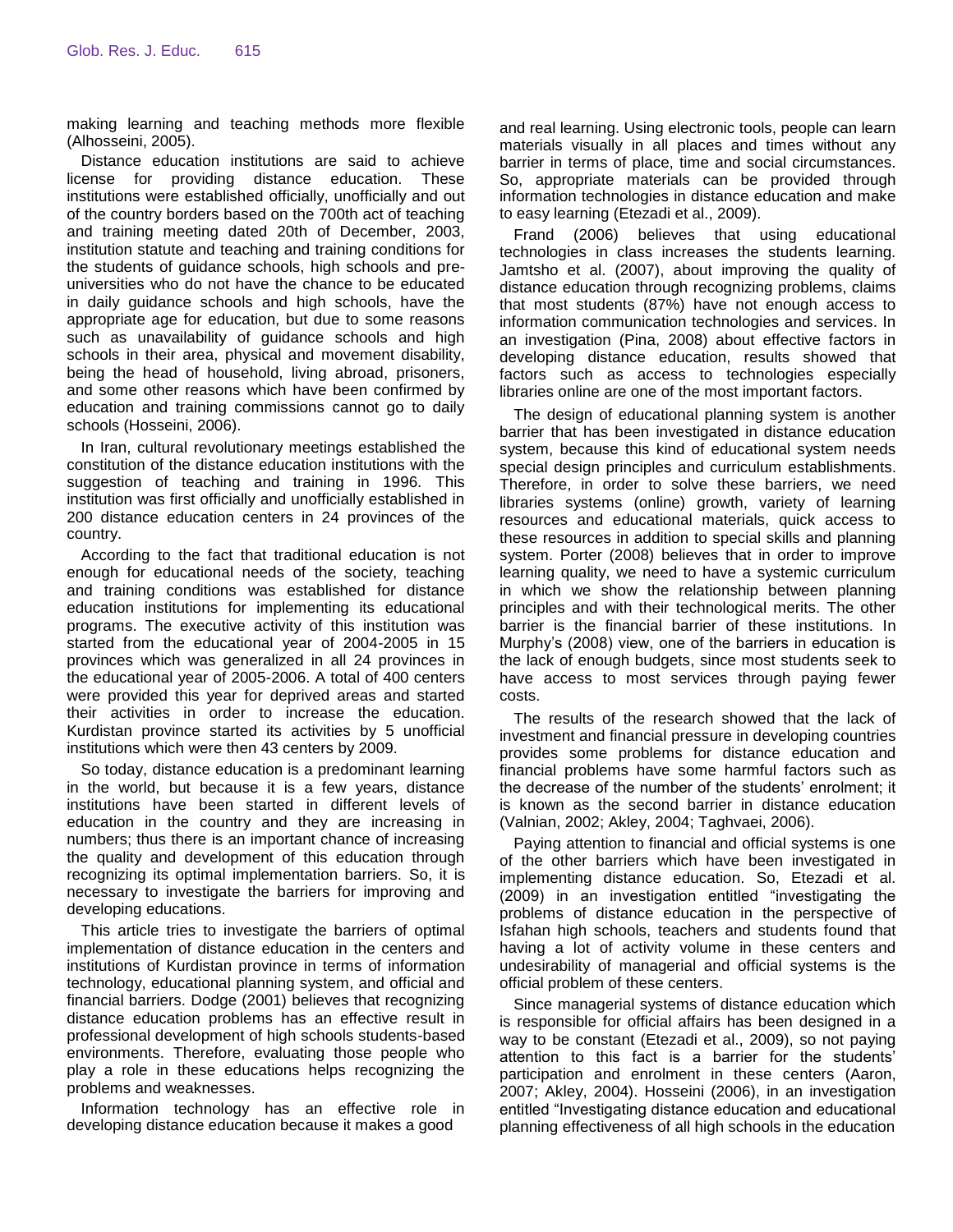year of 2005-2006", found that human resources and possibilities were not enough desirably.

### **MATERIALS AND METHODS**

For the current study, the descriptive method of research was used. This quantitative investigation employed the survey method as its research design.

#### **Sample**

For the current study, the sample comprised two groups:

1) 18 school managers of both middle schools and secondary schools;

2) 76 full time teachers who were working at the Kurdistan middle and secondary schools.

A total of 94 questionnaires were distributed to all concerned samples for collecting the data.

#### **Instruments**

Theoretically based, reliable and validated instruments were used to measure school managers and teachers' perceptions of the distance education barriers in the Kurdistan schooling system. The instruments were pilot tested on samples to assess the internal reliability of each dimension. The results indicate that internal consistencies (based on Cronbach's alpha) are very high and ranges between 0.86 and 0.88. The questionnaires began with a demographics section to examine any demographic factors that might have influenced participants' responses. Respectively the participants' gender, age, and years of working and teaching experiences were taken into account. Following the demographics section, instructions about how to complete items were provided. The questionnaire consisted of 35 closed items questions following with one open-ended question asking participants to highlight their possible strategies for promoting the quality of distance education mechanisms. The responses for items questionnaire were based on five-point Likert scale anchored with very low and very high. SPSS® version 19 for Windows was the statistical software program used to perform all procedures. For the data analyses, exploratory data analysis, descriptive statistics, independent sample t-test and ANOVA were applied.

#### **Finding**

#### *Question 1: What are some of the problems related to information technology and communications of distance education institutions in the perspective of teachers and administrators?*

Table 1 shows that most averages were given to idea 3 (no educational technology use in these centers) with average 3.17, and a few answers were given to idea 10 (no library equipment in these centers) with average 2.55.

Also, most teachers' answers were given to idea 5 (no educational technologies equipment in these centers) with average 3.68, and a few answers were given to idea 11 (no teacher awareness about appropriate methodologies for distance education) with average 2.84.

#### *Question 2: What are some of the barriers related to educational planning of distance education institutions in administrators and perspective?*

Table 2 shows that most averages were given to idea 2 (no appropriateness in the dedicated time of specialized lessons) with average 4.16, and a few answers were given to idea 1 (no match between given materials and dedicated time) with average 3.16. Also, most teachers' answers were given to idea 9 (no review in educational planning) with average 4.96, and a few answers were given to idea 1 (no match between given materials and dedicated time) with average 3.43.

#### *Question 3: What are some of the official barriers of distance education institutions in administrators and teachers' perspective?*

Table 3 shows that most averages were given to idea 1 (no appropriate managerial system and distance education office) with average 4, and a few answers were given to idea 3 (no professionals such as educational experts, computer, etc) with average 3.72. Also, most teachers' answers were given to idea 3 (no professionals such as educational experts, computer, etc) with average 4.24, and a few answers were given to idea 1 (no teacher, administrator and clerks awareness of these centers and its current affairs) with average 3.75.

#### *Question 4: What are some of the financial barriers of distance education institutions in administrators and teachers perspective?*

Table 4 shows that most averages were given to idea 1 (no students financial ability in these centers for paying costs) with average 3.72, and a few answers were given to idea 2 (no financial support for students having weak financial circumstances in these centers) with average 3.67. Also, most teachers' answers were given to idea 2 (no financial support for students having weak financial circumstances in these centers) with average 4.17, and a few answers were given to idea 3 (no support in these centers for providing and maintaining official necessities and multimedia technologies) with average 3.96.

#### *Question 5: What are the best strategies of optimal implementation of distance education in Kurdistan province in teachers and administrative perspectives?*

Table 5 shows that most answers related to the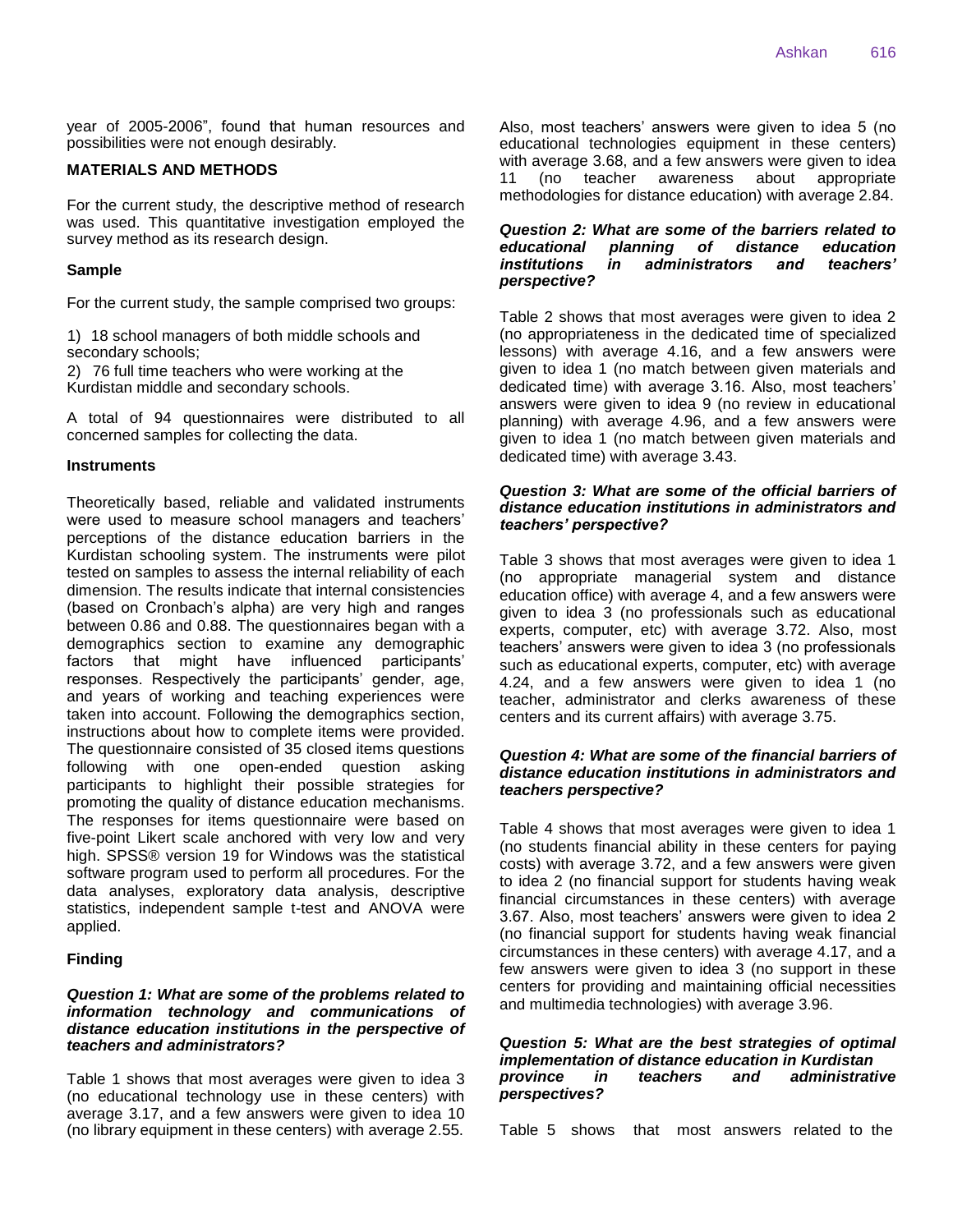**Table 1.** Percent of the answers of teachers and administrators related to the barriers of information technology and communications.

| Idea                                                    |                      | <b>Very low</b> | Low  | Mean | High | Very high | Average |
|---------------------------------------------------------|----------------------|-----------------|------|------|------|-----------|---------|
| No courses for computer skills of                       | Administrators       | 11.1            | 33.3 | 16.7 | 27.8 | 11.1      | 2.94    |
| students                                                | <b>Teachers</b>      | 6.6             | 14.5 | 27.6 | 27.6 | 23.7      | 3.47    |
| No contact with teachers and classmates                 | Administrators       | 16.7            | 2.22 | 11.1 | 27.8 | 22.2      | 3.16    |
| through e-mail                                          | <b>Teachers</b>      | 11.8            | 3.9  | 17.1 | 40.8 | 26.3      | 3.56    |
| No educational technology use in these                  | Administrators       | 11.1            | 22.2 | 27.8 | 16.7 | 22.2      | 3.17    |
| centers                                                 | <b>Teachers</b>      | 11.8            |      | 39.5 | 21.1 | 27.6      | 3.52    |
| No access to educational websites in                    | Administrators       | 16.7            | 5.6  | 44.4 | 27.8 | 5.6       | 3       |
| these centers                                           | <b>Teachers</b>      | 13.2            | 10.5 | 22.4 | 27.6 | 26.3      | 3.51    |
| educational technologies equipment Administrators<br>No |                      | 33.3            | 16.7 | 16.7 | 22.2 | 11.1      | 2.61    |
| in these centers                                        | <b>Teachers</b>      | 5.3             | 13.2 | 26.3 | 31.6 | 23.7      | 3.68    |
| No connection with each other through                   | Administrators       | 33.3            | 16.7 | 5.6  | 38.9 | 5.6       | 2.66    |
| internet in these centers                               | Teachers             | 6.6             | 6.6  | 32.9 | 22.4 | 31.6      | 3.43    |
| No access to multimedia technology<br>in                | Administrators       | 16.7            | 33.3 | 16.7 | 33.3 | ۰.        | 2.66    |
| these centers                                           | Teachers             | 19.7            | 15.8 | 23.7 | 28.9 | 11.8      | 3.55    |
| No laboratory equipment<br>in                           | these Administrators | ۰.              | 56.6 | 22.2 | 16.7 | 5.6       | 2.72    |
| centers                                                 | Teachers             | 6.6             | 6.6  | 32.9 | 22.4 | 31.6      | 3.65    |
| No scientific ability in using FAVA for                 | Administrators       | 27.8            | 11.1 | 22.2 | 38.9 |           | 2.72    |
| teachers and administrators                             | Teachers             | 19.7            | 15.8 | 23.7 | 28.9 | 11.8      | 2.97    |
|                                                         | Administrators       | 11.1            | 44.4 | 22.2 | 22.2 | --        | 2.55    |
| No library equipment in these centers                   | <b>Teachers</b>      | 6.6             | 5.3  | 36.8 | 40.8 | 10.5      | 3.43    |
| No teacher awareness about appropriate                  | Administrators       | 16.7            | 22.2 | 22.2 | 16.7 | 22.2      | 3.05    |
| methodologies for distance education                    | Teachers             | 21.1            | 19.7 | 23.7 | 25   | 10.5      | 2.84    |
|                                                         | Administrators       | 11.1            | 22.2 | 27.8 | 38.9 | ۰.        | 2.94    |
| No attraction in providing materials                    | <b>Teachers</b>      | 9.2             | 23.7 | 23.7 | 30.3 | 13.2      | 3.14    |
| No scientific ability in using FAVA for                 | Administrators       | 5.6             | 27.8 | 38.9 | 27.8 | --        | 2.88    |
| students                                                | Teachers             | 5.4             | 19.7 | 34.2 | 26.3 | 14.5      | 3.25    |

strategies of the barriers of communications and information technology were given to idea 2 (equipping distance education institutions to communication and information technology). Few answers were given to idea 8 (providing guidance and consultancy services in order to use communication and information technology by students). Most answers related to the strategies of the barriers of educational planning were given to idea 4 (having educational courses for administrators and teachers) with 19.1%. Few answers were given to idea 7

(providing consultancy services) with 6.3%. Most answers related to the strategies of official and managerial barriers were given to idea 2 (dedication and employment of experts such as educational, computer and educational planning experts for distance education institutions) with 29.7%. Few answers were given to idea 5 (similarity of acts with needs of distance education institutions) with 10.6%. Most answers related to the strategies of financial barriers were given to idea 2 (financial support for those students who cannot pay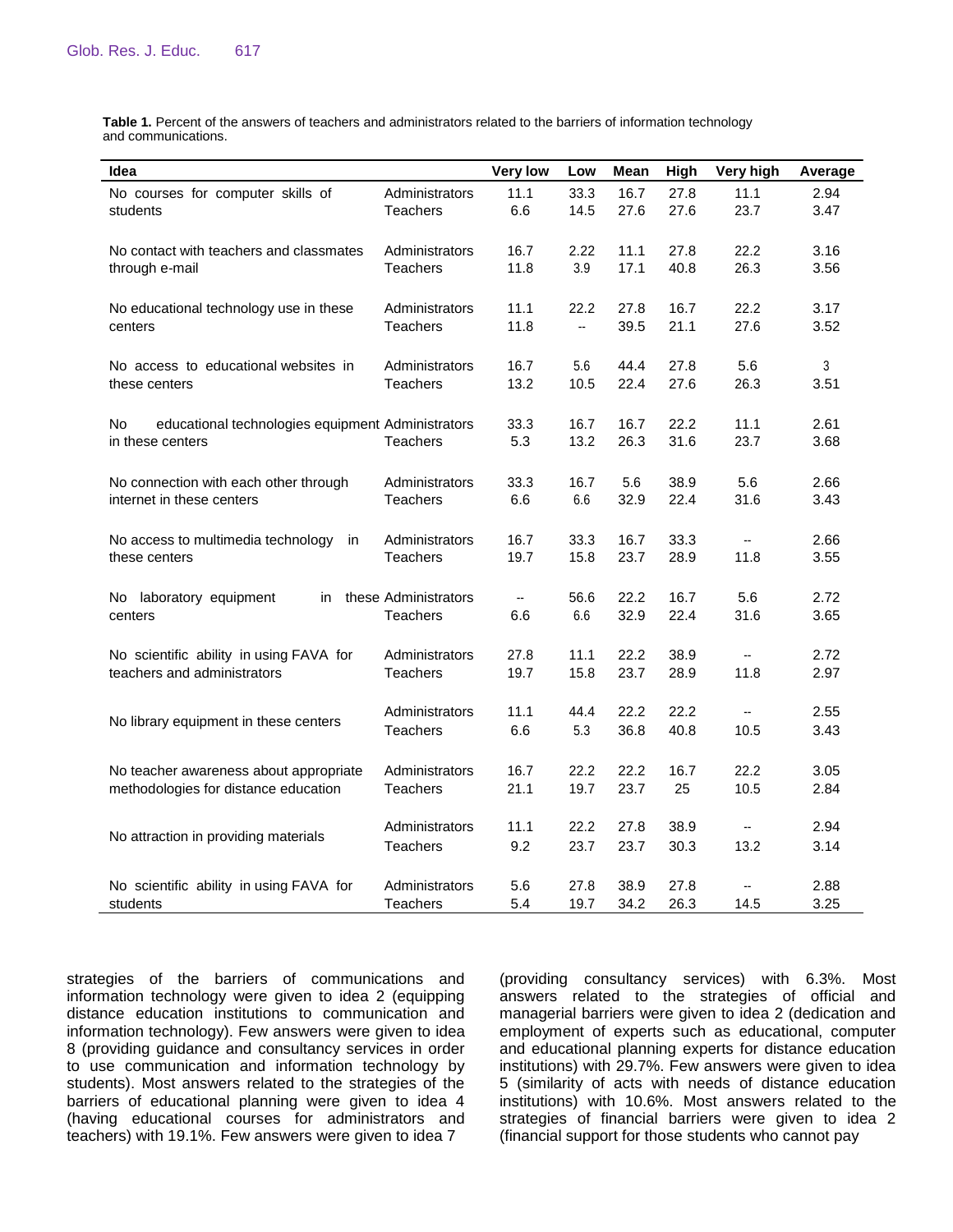**Table 2.** Percent of the answers of teachers and administrators related to the barriers of educational planning system.

| Idea                                                                       |                                   | <b>Very low</b>          | Low          | Mean         | High        | Very high    | Average      |
|----------------------------------------------------------------------------|-----------------------------------|--------------------------|--------------|--------------|-------------|--------------|--------------|
| No match between given materials<br>and dedicated time                     | Administrators                    | $\overline{\phantom{a}}$ | 27.8         | 4.44         | 11.1        | 16.7         | 3.16         |
|                                                                            | <b>Teachers</b>                   | 7.9                      | 11.8         | 27.6         | 34.2        | 18.4         | 3.43         |
|                                                                            |                                   |                          |              |              |             |              |              |
| No appropriateness in the dedicated                                        | Administrators                    | $\overline{\phantom{a}}$ | 5.6          | 27.8         | 11.1        | 55.6         | 4.16         |
| time of specialized lessons                                                | <b>Teachers</b>                   | 5.3                      | 9.2          | 18.4         | 38.2        | 28.2         | 4.42         |
|                                                                            |                                   |                          |              |              |             |              |              |
| No attention to age characteristics                                        | Administrators                    | 5.6                      | 11.1         | 16.7         | 33.3        | 33.3         | 3.77         |
| and learners desires in giving lessons                                     | <b>Teachers</b>                   | 3.9                      | 13.2         | 17.1         | 26.3        | 39.5         | 3.84         |
|                                                                            |                                   |                          |              |              |             |              |              |
| No match for the education level of                                        | Administrators                    | 5.5                      | 5.6          | 22.2         | 16.7        | 5.           | 4            |
| the class                                                                  | <b>Teachers</b>                   | 1.3                      | 6.6          | 13.2         | 22.4        | 56.6         | 4.26         |
|                                                                            |                                   |                          |              |              |             |              |              |
| No courses for students awareness                                          | Administrators                    | ۰.                       | 22.2         | 11.1         | 33.3        | 33.3         | 3.77         |
| about distance education system                                            | <b>Teachers</b>                   | --                       | 7.9          | 18.4         | 18.4        | 55.3         | 4.21         |
| No attention to students ideas and                                         | Administrators                    | --                       | 11.1         | 22.2         | 22.2        | 44.4         | 4            |
| desires in creating, implementing and                                      |                                   |                          |              |              |             |              |              |
| improving educational planning                                             | <b>Teachers</b>                   | 2.6                      | 7.9          | 14.5         | 19.7        | 55.3         | 4.17         |
|                                                                            |                                   |                          |              |              |             |              |              |
| No time for solving educational                                            | Administrators                    | $\overline{\phantom{a}}$ | 16.7         | 11.1         | 27.8        | 44.4         | 4            |
| problems                                                                   | <b>Teachers</b>                   | 3.9                      | 7.9          | 11.8         | 21.1        | 55.3         | 4.15         |
|                                                                            |                                   |                          |              |              |             |              |              |
| No educational consultancy                                                 | Administrators                    | 16.7                     | 5.6          | 16.7         | 16.7        | 44.4         | 3.66         |
|                                                                            | <b>Teachers</b>                   | 10.5                     | 10.5         | 14.5         | 9.2         | 51.3         | 3.67         |
|                                                                            |                                   |                          |              |              |             |              |              |
| No review in educational planning                                          | Administrators                    | 11.1                     | 22.2         | 11.1         | 22.2        | 11.1         | 3.44         |
|                                                                            | <b>Teachers</b>                   | 1.3                      | 7.9          | 6.6          | 27.6        | 55.6         | 4.96         |
|                                                                            |                                   |                          |              |              |             |              |              |
| More students population in classes                                        | Administrators                    | 11.1                     | 11.1         | 22.2         | 27.8        | 27.8         | 3.50         |
|                                                                            | <b>Teachers</b>                   | 10.5                     | 11.8         | 18.4         | 9.2         | 50           | 3.76         |
|                                                                            |                                   |                          |              |              |             |              |              |
| No moral discipline between students<br>like absence, cheating, delay, etc | Administrators<br><b>Teachers</b> | --<br>10.5               | 27.8<br>17.1 | 22.2<br>14.5 | 16.7<br>9.2 | 33.3<br>48.7 | 3.55<br>3.68 |
|                                                                            |                                   |                          |              |              |             |              |              |
| No discipline in giving educational<br>materials                           | Administrators                    | --                       | 22.2         | 22.2         | 27.8        | 27.8         | 3.61         |
|                                                                            | <b>Teachers</b>                   | 1.3                      | 9.2          | 25           | 36.8        | 37.6         | 3.80         |
|                                                                            |                                   |                          |              |              |             |              |              |
| No flexibility in planed curriculum                                        | Administrators                    | --                       | 16.7         | 27.8         | 16.7        | 38.9         | 3.77         |
|                                                                            | <b>Teachers</b>                   | --                       | 7.9          | 21.1         | 19.7        | 50.2         | 4.80         |
|                                                                            |                                   |                          |              |              |             |              |              |
| No comparison about students                                               | Administrators                    | --                       | 11.1         | 38.9         | 27.8        | 22.2         | 3.61         |
| scientific abilities of these centers and                                  | Teachers                          | 7.9                      | 9.2          | 13.2         | 28.9        | 40.8         | 3.85         |
| other daily schools                                                        |                                   |                          |              |              |             |              |              |

costs) with 29.7%. Few answers were given to idea 1 (financial support for these centers for compensating current costs and investments) with 20.2%.

# **RESULTS AND DISCUSSION**

In this research, the barriers of distance education in the

perspective of the teachers and administrators of distance education institutions were investigated in terms of information technology, educational, official and financial planning system, and the difference in their perspectives for the above mentioned areas.

The results of this research made the barriers and problems of distance education in the Kurdistan province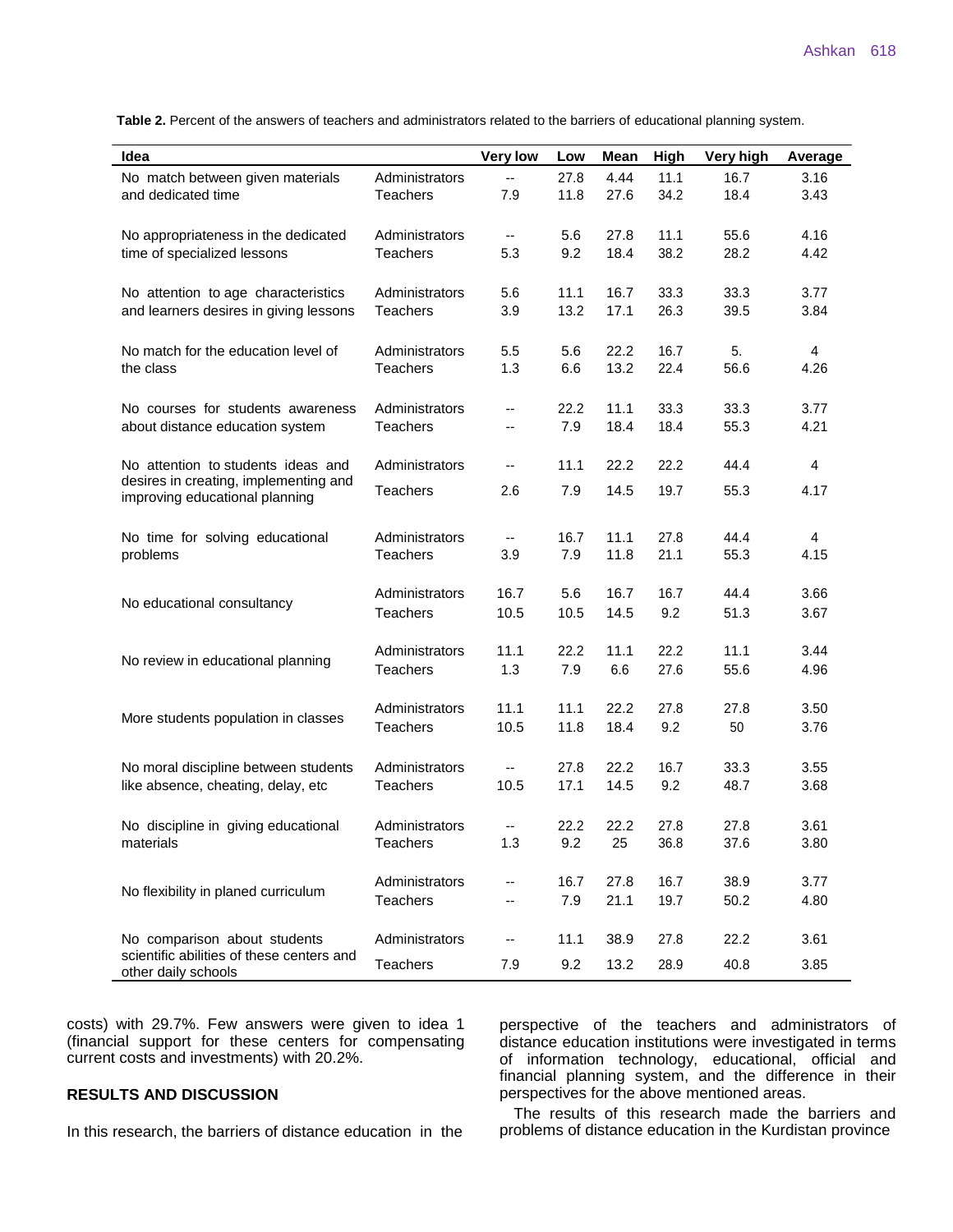| Idea                                                                                          |                | <b>Very low</b> | Low  | Mean | High | Very high | Average |
|-----------------------------------------------------------------------------------------------|----------------|-----------------|------|------|------|-----------|---------|
| More job opportunities in these centers                                                       | Administrators | --              | 16.7 | 27.8 | 16.7 | 38.9      | 3.78    |
|                                                                                               | Teachers       | 1.3             | 2.6  | 23.7 | 22.4 | 5.        | 4.17    |
| No appropriate managerial system and<br>distance education office                             | Administrators | --              | 16.7 | 16.7 | 38.9 | 27.8      | 3.77    |
|                                                                                               | Teachers       | 6.6             | 9.2  | 11.8 | 26.3 | 46.1      | 3.96    |
| No professionals such as educational<br>experts, computer, etc.                               | Administrators | 5.6             | 16.7 | 11.1 | 3.3  | 33.3      | 3.72    |
|                                                                                               | Teachers       | 2.6             | 2.6  | 19.7 | 18.4 | 56.6      | 4.24    |
| No teacher, administrator and clerks<br>awareness of these centers and its<br>current affairs | Administrators | --              | 11.1 | 16.7 | 3.3  | 38.9      | 4       |
|                                                                                               | Teachers       | 11.8            | 11.8 | 18.4 | 5.3  | 52.6      | 3.75    |
|                                                                                               |                |                 |      |      |      |           |         |
| No appropriate * and * for these                                                              | Administrators | --              | 5.6  | 38.9 | 22.2 | 33.3      | 3.83    |
| centers                                                                                       | Teachers       | 2.6             | 10.5 | 9.2  | 31.6 | 46.1      | 4.08    |

**Table 3.** Percent of the answers of teachers and administrators related to the managerial and official barriers.

**Table 4.** Percent of the answers of teachers and administrators related to the financial barriers.

| Idea                                                                                                             |                 | <b>Very low</b> |      |      | Low Mean High Very high Average |      |      |
|------------------------------------------------------------------------------------------------------------------|-----------------|-----------------|------|------|---------------------------------|------|------|
| No students financial ability in these<br>centers for paying costs                                               | Administrators  | --              | 5.6  | 44.4 | 27.8                            | 22.2 | 3.72 |
|                                                                                                                  | Teachers        | 2.6             | 11.8 | 18.4 | 17.1                            | 50   | 4    |
| No financial support for students having<br>weak financial circumstances in these<br>centers                     | Administrators  | 16.7            | 11.1 | 5.6  | 22.2                            | 44.4 | 3.76 |
|                                                                                                                  | Teachers        | 6.6             | 7.9  | 11.8 | 10.5                            | 63.2 | 4.17 |
|                                                                                                                  |                 |                 |      |      |                                 |      |      |
| No support in these centers for providing<br>and maintaining official necessities and<br>multimedia technologies | Administrators  | 5.6             | 11.1 | 16.7 | 38.9                            | 27.8 | 3.68 |
|                                                                                                                  | <b>Teachers</b> | 3.9             | 9.2  | 18.4 | 23.7                            | 44.7 | 3.96 |

centers to be recognized. Barriers of information technology was the first question to be asked and the results showed that no educational technology use in these centers and no educational technologies equipment in these centers are among the most important barriers in this area. Also, the results of independent T-test showed that there is a significant difference between teachers and administrators' perspectives in level 5% and the average of teachers is more than that of administrators.

Since it is a few years these centers have started their activities, no enough attention has been paid to information technology as a significant fundamental. So, solving its challenges solves a lot of problems in education. The results of this research are similar to those of Pina (2008) that showed having no access to educational technologies are effective factors of underdevelopment of distance education methods. Also, the results of this research are similar to those of Taghvaei (2006) and Etezadi et al. (2009) that showed

having no equipment in information technology is important in distance education.

The barriers of educational planning is another issue to be investigated and the results showed that not having enough dedicated time in administrators perspectives and not having discipline in giving educational materials in teachers perspectives are among the most barriers of this area.

Therefore, since these education is not complete and we have few hours for solving problems the students will be in the class less than before which causes problems. So, the problems of distance education are more than traditional methods. In this regard, the results of this research are similar to those of Porter (2008) that is related to not having enough dedicated time.

Official barriers are one of the other variables to be investigated and the results showed that not having desirable managerial systems in administrative perspectives and not having professionals such as experts in education, computer etc., are among the most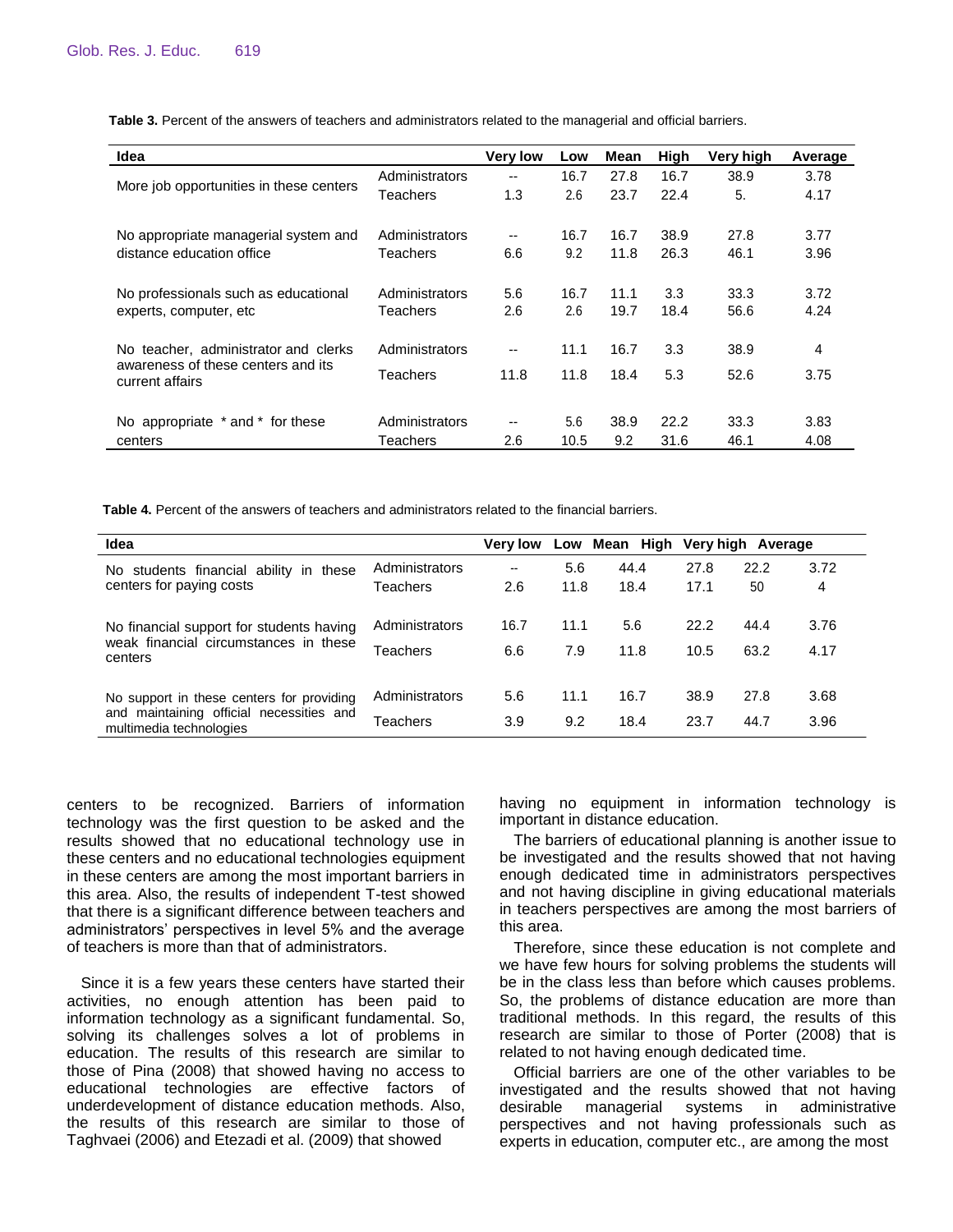**Table 5.** Frequency of strategies provided by those people studied in related areas.

| <b>Variable</b>                                                                                                                            | <b>Frequency</b> | <b>Percent</b> |
|--------------------------------------------------------------------------------------------------------------------------------------------|------------------|----------------|
| Providing strategies in communication and information technology area                                                                      |                  |                |
| Providing fundamentals of technological and<br>distance education<br>computer in<br>institutions                                           | $\overline{7}$   | 7.4            |
| Equipping<br>distance education institutions to<br>communication and<br>information<br>technology                                          | 21               | 22.3           |
| Supporting distance education institutions for using communication and information<br>technology                                           | 14               | 14.9           |
| Enforcing distance education institutions for using communication and information<br>technology                                            | 17               | 18.3           |
| Providing books, guidance books, CDs in time                                                                                               | 11               | 11.7           |
| Equipping distance education institutions with laboratories and libraries                                                                  | 6                | 6.3            |
| Having expert teachers in using communication and information technology<br>for<br>teaching                                                | 9                | 9.6            |
| Providing guidance and consultancy services in order to use communication and<br>information technology by students                        | 4                | 4.2            |
| No strategy                                                                                                                                | 5                | 5.3            |
| Total                                                                                                                                      | 94               | 100            |
|                                                                                                                                            |                  |                |
| Providing strategies in the barriers of planning system                                                                                    |                  |                |
| Similarity of lesson volume and dedicated time for each lesson                                                                             | 9                | 9.6            |
| Annual review of the contents and programs                                                                                                 | 12               | 12.7           |
| Considering age characteristics and learners desires                                                                                       | $\overline{7}$   | 7.4            |
| Having educational courses for administrators and teachers                                                                                 | 18               | 19.1           |
| Having enough opportunity for answering questions and problem solving                                                                      | 13               | 13.8           |
| educational<br>Administrators, teachers and students participation in planning<br>and<br>content                                           | 10               | 10.0           |
| Providing consultancy services                                                                                                             | 5                | 6.3            |
| The possibility of reviewing curriculum after final evaluation                                                                             | 15               | 15.9           |
| No strategy                                                                                                                                | 5                | 6.3            |
| Total                                                                                                                                      | 94               | 100            |
|                                                                                                                                            |                  |                |
| Providing strategies in managerial and official barriers                                                                                   |                  |                |
| Optimizing managerial and official systems of distance education institutions                                                              | 19               | 20.2           |
| Dedication and employment of experts such as educational, computer and<br>educational planning experts for distance education institutions | 28               | 29.7           |
| Supporting centers for providing books and educational facilities                                                                          | 21               | 22.3           |
| Direct and continuous review of these centers through teaching and training offices<br>of provinces                                        | 14               | 14.9           |
| Similarity of acts with needs of distance education institutions                                                                           | 10               | 10.6           |
| No strategy                                                                                                                                | 20               | 2.1            |
| Total                                                                                                                                      | 94               | 100            |
| Providing strategies in financial barriers                                                                                                 |                  |                |
| Financial support for those students who cannot pay costs                                                                                  | 32               | 35             |
| Financial support for these centers to pay teachers payments                                                                               | 21               | 22.3           |
| Financial support for these centers for compensating current costs and investments                                                         | 19               | 20.2           |
|                                                                                                                                            |                  |                |
| Financial support for these centers in order to provide educational facilities and other<br>official needs                                 | 20               | 21.2           |
| No strategy                                                                                                                                | 1                | 1.3            |
| Total                                                                                                                                      | 94100            |                |

The results of this research are similar to those of

important barriers of this area.<br>The results of this research are similar to those of problems of distance education in the perspective of